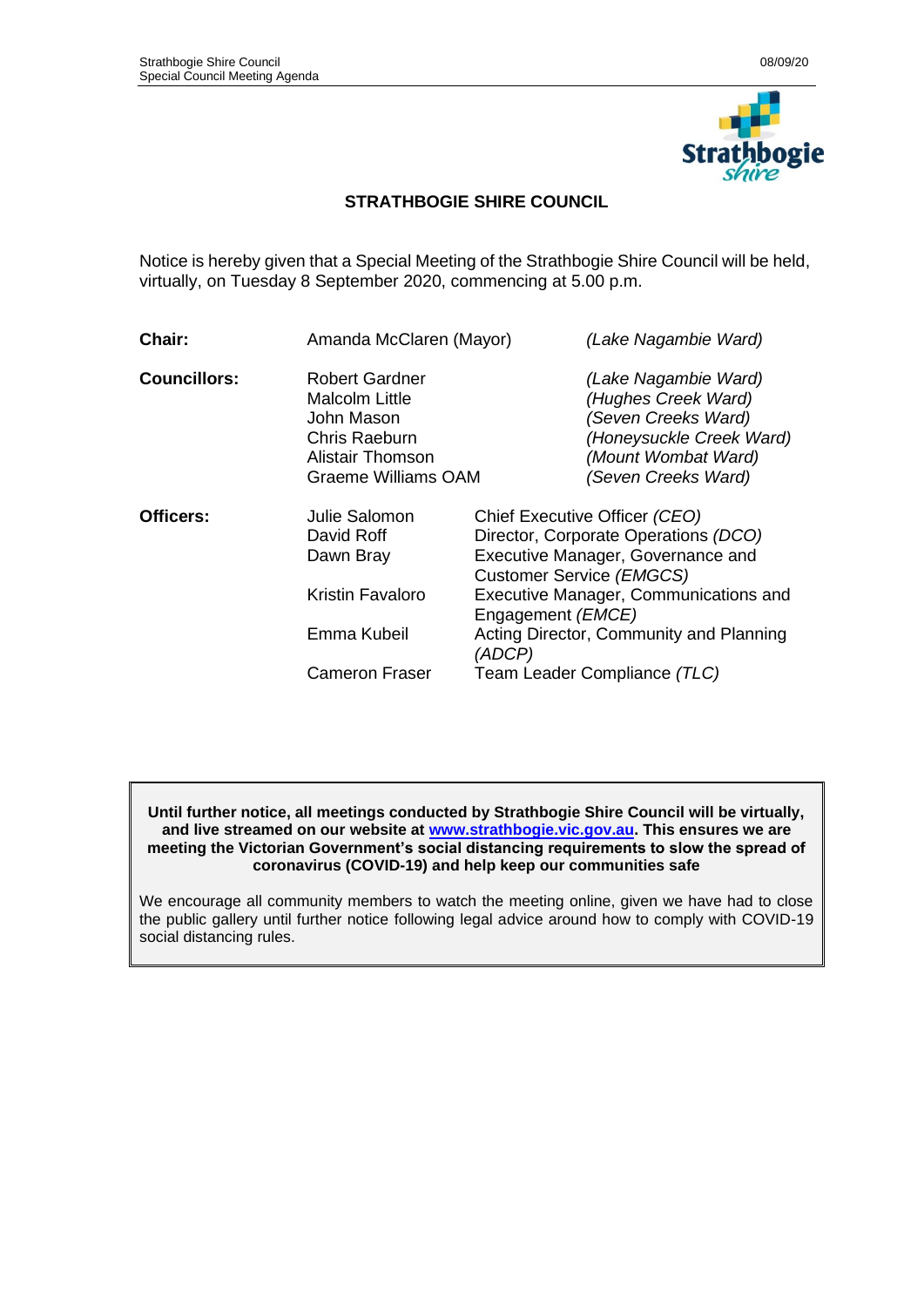## **BUSINESS**

- 1. Welcome
- 2. Acknowledgement of Traditional Land Owners *'I acknowledge the Traditional Owners of the land on which we are meeting. I pay my respects to their Elders, past and present'*
- 3. Apologies

Phil Howard Director, Community and Planning *(DCP*)

- 4. Disclosure of Conflicts of Interest
- 5. Petitions
- 6. Officer Reports
- 7. Confidential Business

Julie Salomon **CHIEF EXECUTIVE OFFICER**

5 September 2020

Council does not generally permit individuals to make audio recordings of meetings. Individuals are required to make a written request addressed to the Council (Director, Corporate Operations) should they seek to obtain permission to do so.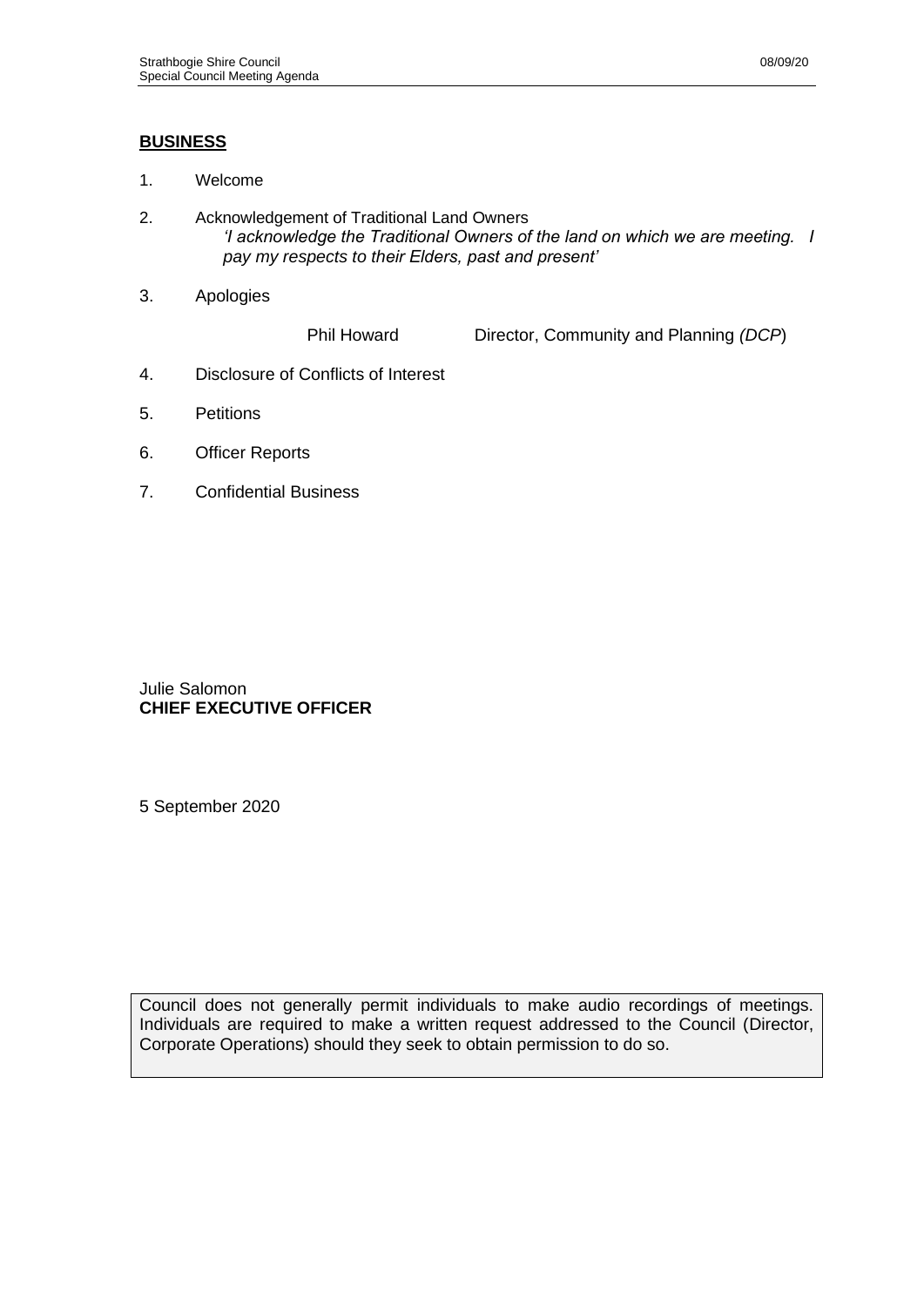## **REPORTS INDEX**

| <b>OFFICER REPORTS</b>                                                       |  |
|------------------------------------------------------------------------------|--|
| Draft Strathbogie Shire Community Local Law No.2 - Hearing of<br>Submissions |  |
| <b>CONFIDENTIAL BUSINESS</b>                                                 |  |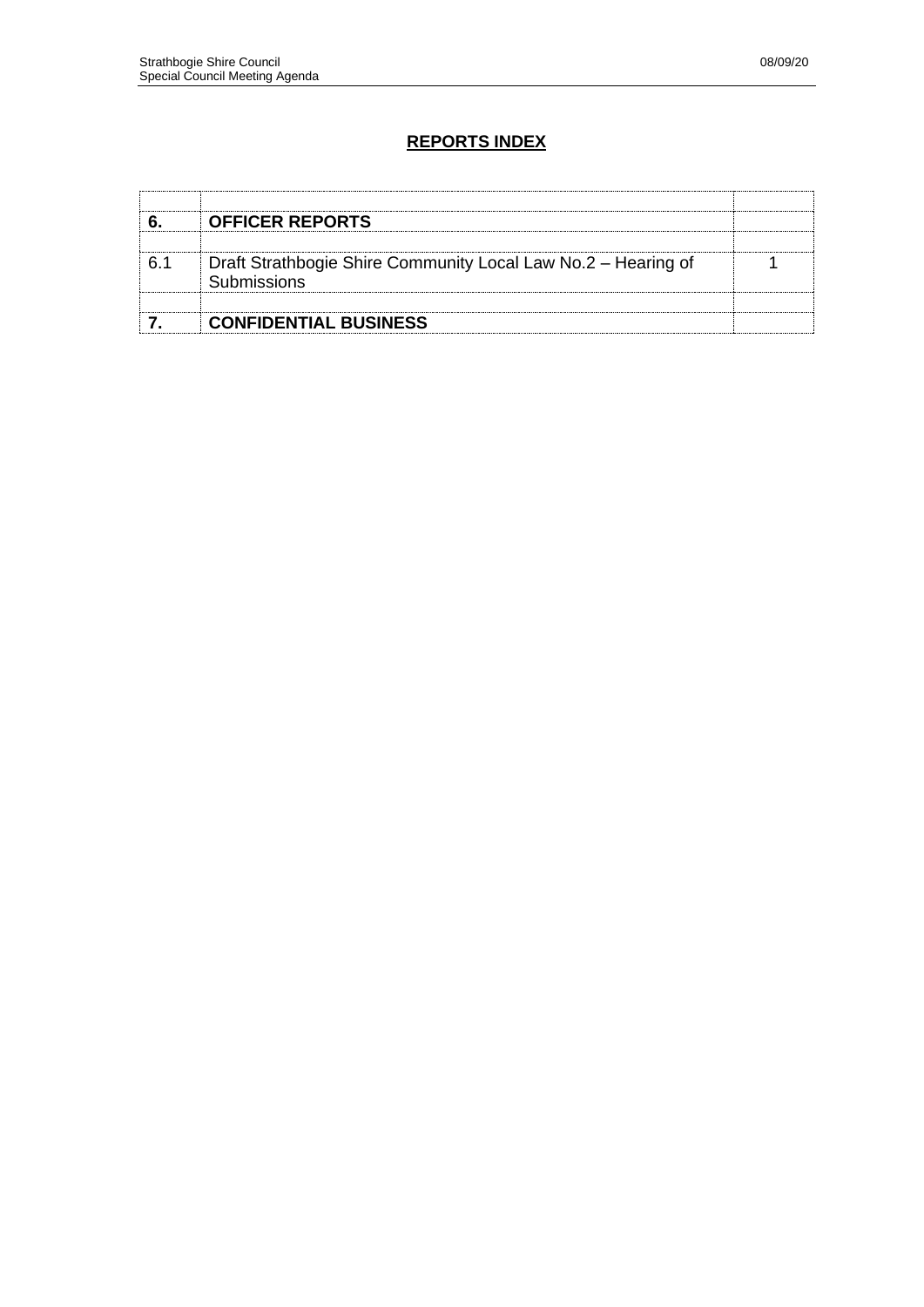# **6. OFFICER REPORTS**

## **6.1 Draft Strathbogie Shire Community Local Law No.2 – Hearing of Submissions**

Author: Team Leader Compliance

Responsible Director: Director Corporate Operations

## *EXECUTIVE SUMMARY*

The purpose of this report is to receive/hear submissions made under Section 223 of the Local Government Act 1989 (The Act) in relation to the Draft Strathbogie Shire Community Local Law No.2 (Draft Local Law).

The closing date for submissions was Thursday 3 September 2020 at 5:00pm.

There were 59 submissions received for the Draft Local Law. Two (2) submitters requested to speak to their submission. Copies of all submissions have been distributed to Councillors for their information and are tabled for identification purposes.

## *RECOMMENDATION*

*That Council:*

- *1. Note that there were 59 submissions received in response to the public advertisement of the Draft Strathbogie Shire Community Local Law No. 2;*
- *2. Hear those who wish to be heard in support of their written submissions; and*
- *3. Formally consider all submissions and the adoption of the Strathbogie Shire Community Local Law No.2 at the Ordinary Meeting of Council to be held virtually on Tuesday 15 September 2020.*

## *PURPOSE AND BACKGROUND*

The Draft Local Law was considered and approved for Public Exhibition by Council at a Special Council Meeting held on 4 August 2020.

Subsequent to that meeting, public notice of the proposed Local Law was given in Local newspapers, calling for submissions under Section 223 of the Act. Submissions in writing were invited until 5:00pm on Thursday 3 September 2020. The proposed Local Law was made available for inspection and accessible on Council's website. Hard copies were available by appointment from the Euroa and Nagambie Customer Service centres. In addition, advertising was conducted through Council's Facebook page. Two online forums were held on the 24<sup>th</sup> and 27<sup>th</sup> August 2020 to provide further opportunity for our community to have their say on the proposed Local Law.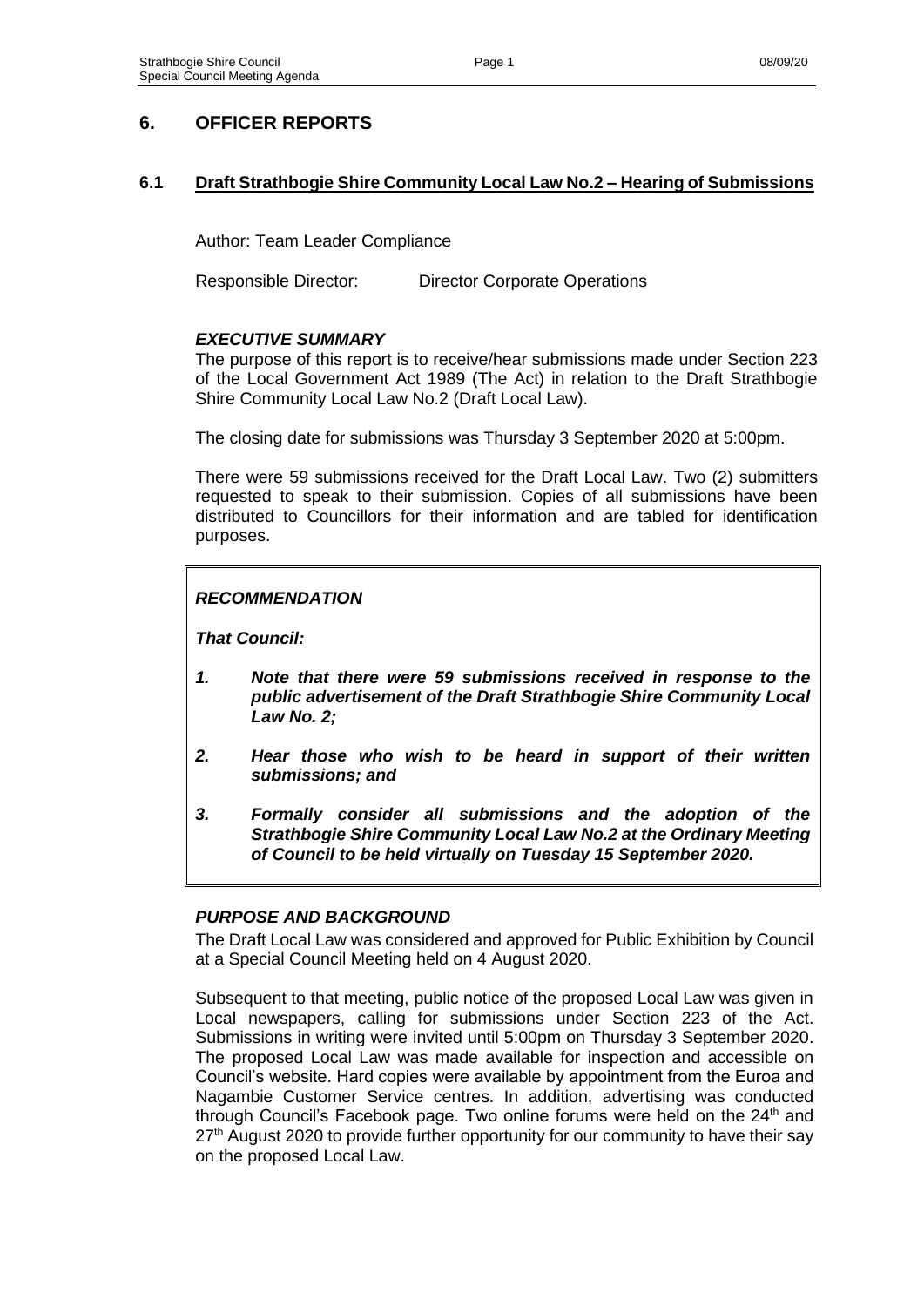### 6.1 Draft Strathbogie Shire Community Local Law No.2 – Hearing of Submissions (cont.)

## *ISSUES, OPTIONS AND DISCUSSION*

One of the Overarching governance principles in section 9 of the Local Government Act 2020 is that Priority is to be given to achieving the best outcomes for the municipal community, including future generations.

This proposal is to hear submissions from the community in regard to a range of issues identified in the Draft Local Law – ranging from livestock, drones and camping. Following the hearing of submissions, Council will determine a position on them.

### *COMMUNITY ENGAGEMENT*

One of the Overarching governance principles in section 9 of the Local Government Act 2020 is that the municipal community is to be engaged in strategic planning and strategic decision making.

Council's Draft Local Law has been on public exhibition for the statutory period of at least 28 days and submissions were invited from the community.

Two online consultation meetings have been conducted across the community and submissions have been sought and received.

#### *POLICY CONSIDERATIONS*

The author of this report considers that the report is consistent with Council Policies, and the Council Plan. Specifically, the review of the Local Law is an action in the current Council Plan.

#### *LEGAL CONSIDERATIONS*

One of the Overarching governance principles in section 9 of the *Local Government Act 2020* is that Council decisions are to be made and actions taken in accordance with the relevant law.

The draft Local Law and its proposed public exhibition are in accordance with the power to make a local law under section 111 of the 1989 Act and the requirements of sections 119 and 223 of the same Act. The purpose of this report is to hear submissions raised in relation to the Draft Local Law.

The Local Law repeals the existing Strathbogie Shire Council Community Local Law No.6 (2010) due to expire on 6 October 2020.

#### Conflict of Interest Declaration

All officers, and/or contractors, involved in the preparation of this report have signed a written declaration that they do not have a conflict of interest in the subject matter of this report.

#### **Transparency**

One of the Overarching governance principles in section 9 of the Local Government Act 2020 is to achieve transparency in Council decision making, actions and information.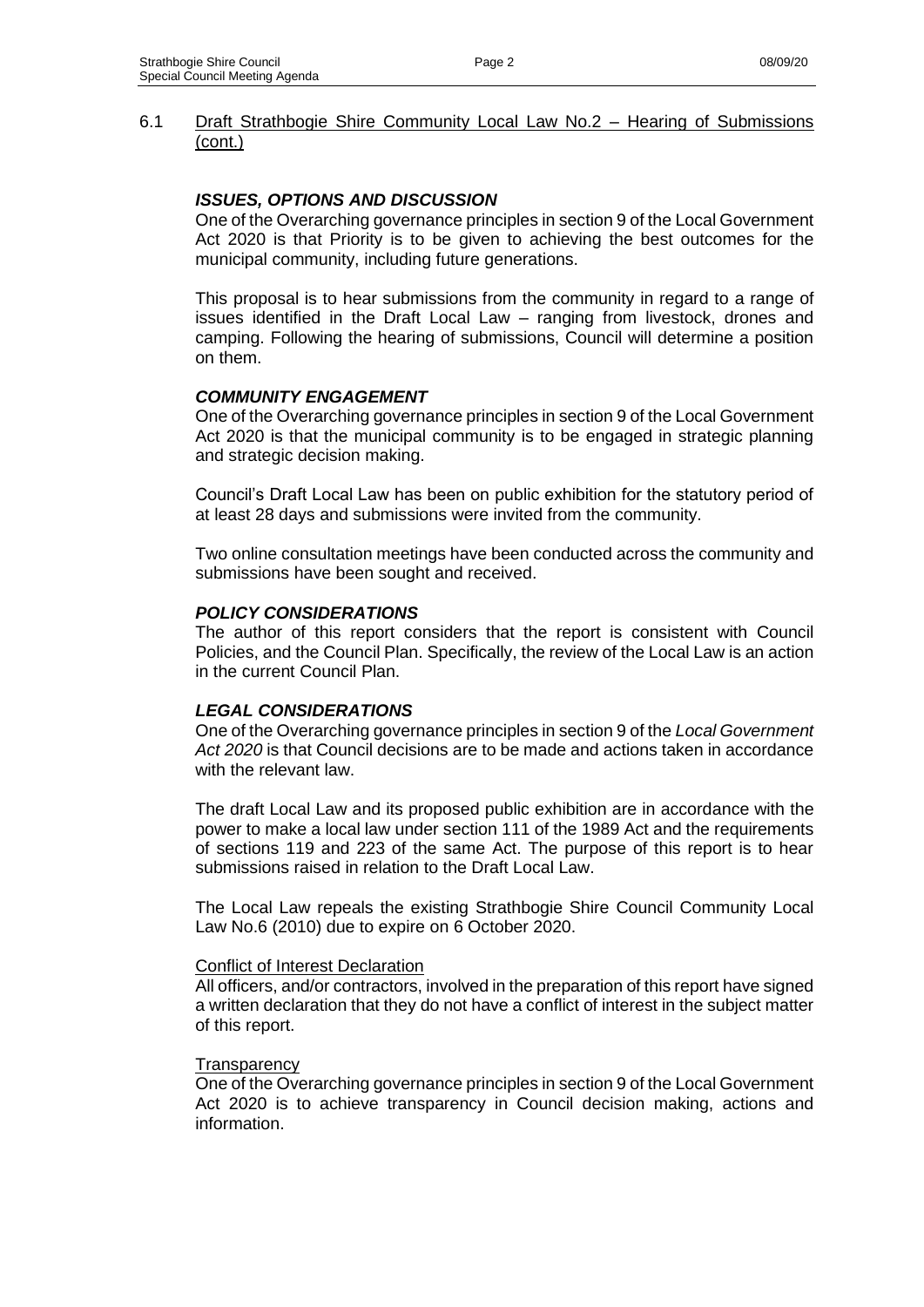### 6.1 Draft Strathbogie Shire Community Local Law No.2 – Hearing of Submissions (cont.)

The exhibition of this draft Local Law is the most transparent way to explain what these documents mean and the way in which Council is complying with the new requirements of the Local Government Act 2020.

## *SUSTAINABILITY CONSIDERATIONS*

One of the Overarching governance principles in section 9 of the *Local Government Act 2020* is that the economic, social and environmental sustainability of the municipal district, including mitigation and planning for climate change risks, is to be promoted.

### **Economic**

This report considers that the recommendation has no significant economic implications for Council or the broader community.

#### Social

Council uses the Local Law to respond to issues and community needs within the Shire to protect public health, safety and amenity. There are genuine benefits for the community in achieving harmony and consistency between local laws, particularly where they impose burdens on business.

### **Environmental**

This report considers that the recommendation has no significant environmental implications for Council or the broader community.

#### Climate change

This report considers that the recommendation has no significant implications in terms of Climate Change.

#### *HUMAN RIGHTS CONSIDERATIONS*

The author of this report considers that the recommendation of this report has no significant implications arising in relation to human rights.

## *CONCLUSION*

Council must hear and consider all submissions prior to adopting the Draft Local Law in order to finalise this process

## *TABLED DOCUMENT*

Submissions to Draft Local Law